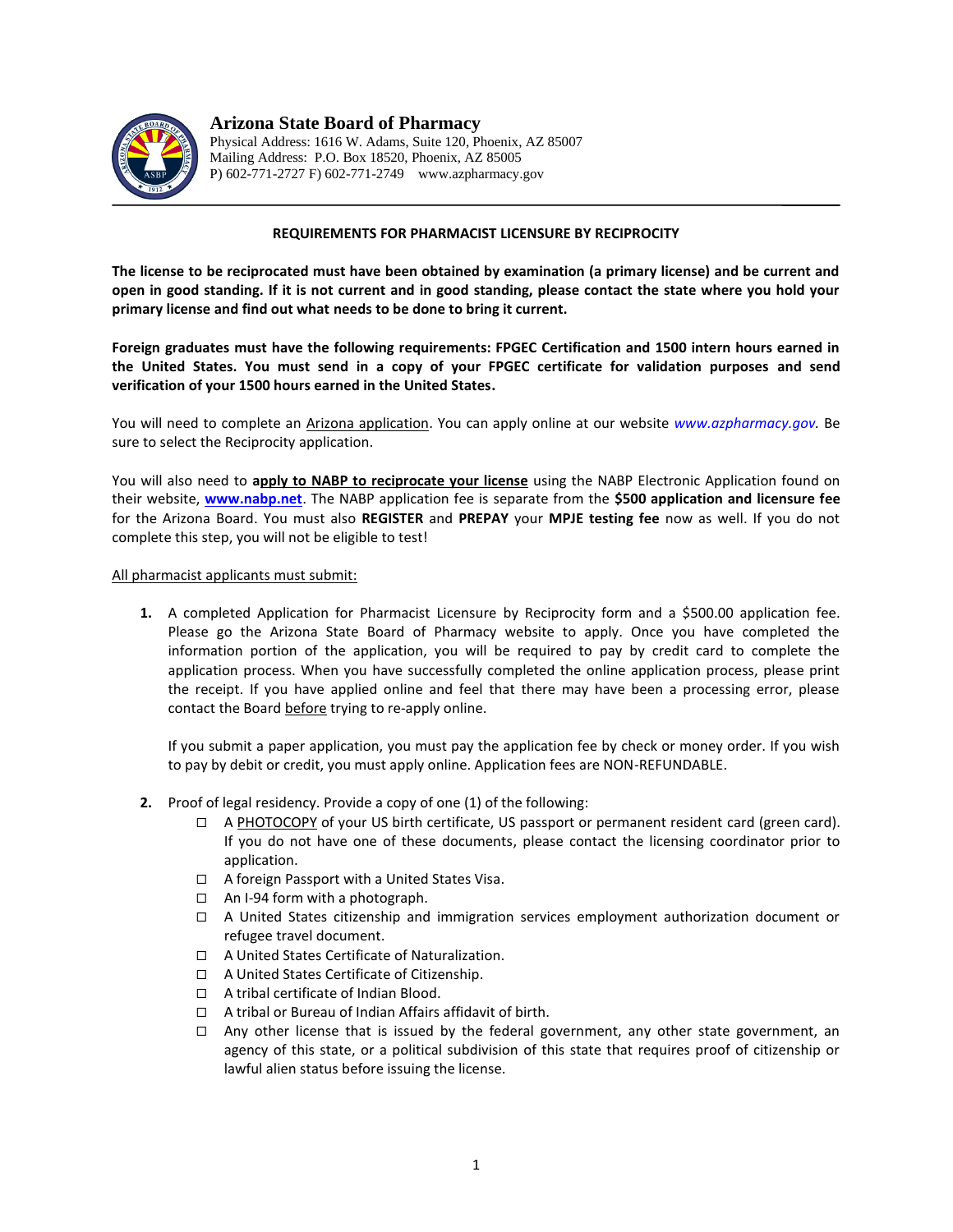- **3.** Government issued photo ID. If the document you submit to prove legal residency does not contain a photograph, you must also provide a government issued document that contains your photograph. Provide a copy of one (1) of the following:
	- D Driver license
	- □ State ID
	- □ Passport or Passport Card
- **4.** Documentation of any name changes. Acceptable documents include (please provide a copy):
	- □ Marriage License
	- $\square$  Divorce Decree (showing restoration of previous name)
	- □ Court Order
- **5.** A copy of a valid Arizona Fingerprint Clearance Card.
	- $\Box$  If you have a valid Arizona Fingerprint Clearance Card, submit a copy.
	- $\Box$  To obtain an Arizona Fingerprint Clearance Card, Arizona residents may apply online through the Department of Public Safety's website (https://www.azdps.gov/services/public/fingerprint). On the application, select the Regular Application - Paid Employee, and then select the Board of Pharmacy - Licensure. The statutory reference for our agency is A.R.S. § 32-1904.
	- $\Box$  Applicants who are not in Arizona must contact the Arizona Department of Public Safety (DPS) for an application packet. You may request a packet directly from DPS by calling (602) 223-2279. Office hours are Monday through Friday from 8:00 a.m. to 5:00 p.m.
	- $\Box$  You must send or email a copy of the card once you receive it. The Board will not receive a copy of the card from DPS.
	- $\Box$  For more information please review DPS Fingerprint Clearance Card Frequently Asked Questions a[t http://www.azdps.gov/services/fingerprint/.](http://www.azdps.gov/services/fingerprint/)





- **6.** For a Foreign Graduate
	- $\Box$  If you are a graduate of a foreign college or university, the following is required: A photocopy of your FPGEC certificate (Foreign Pharmacy Graduate Examination Certificate).
	- $\Box$  1500 intern training hours for foreign graduates only. Foreign graduates must submit proof of a minimum of 1500 Intern hours earned in the United States. These hours must be verified by the Board of Pharmacy in the state in which they were earned.
- **7.** Copies of court documentation relating to all arrests, charges, or convictions disclosed on the application. Printouts of public access records are not acceptable. Staff understands that each case is different. However, the documentation must show the following: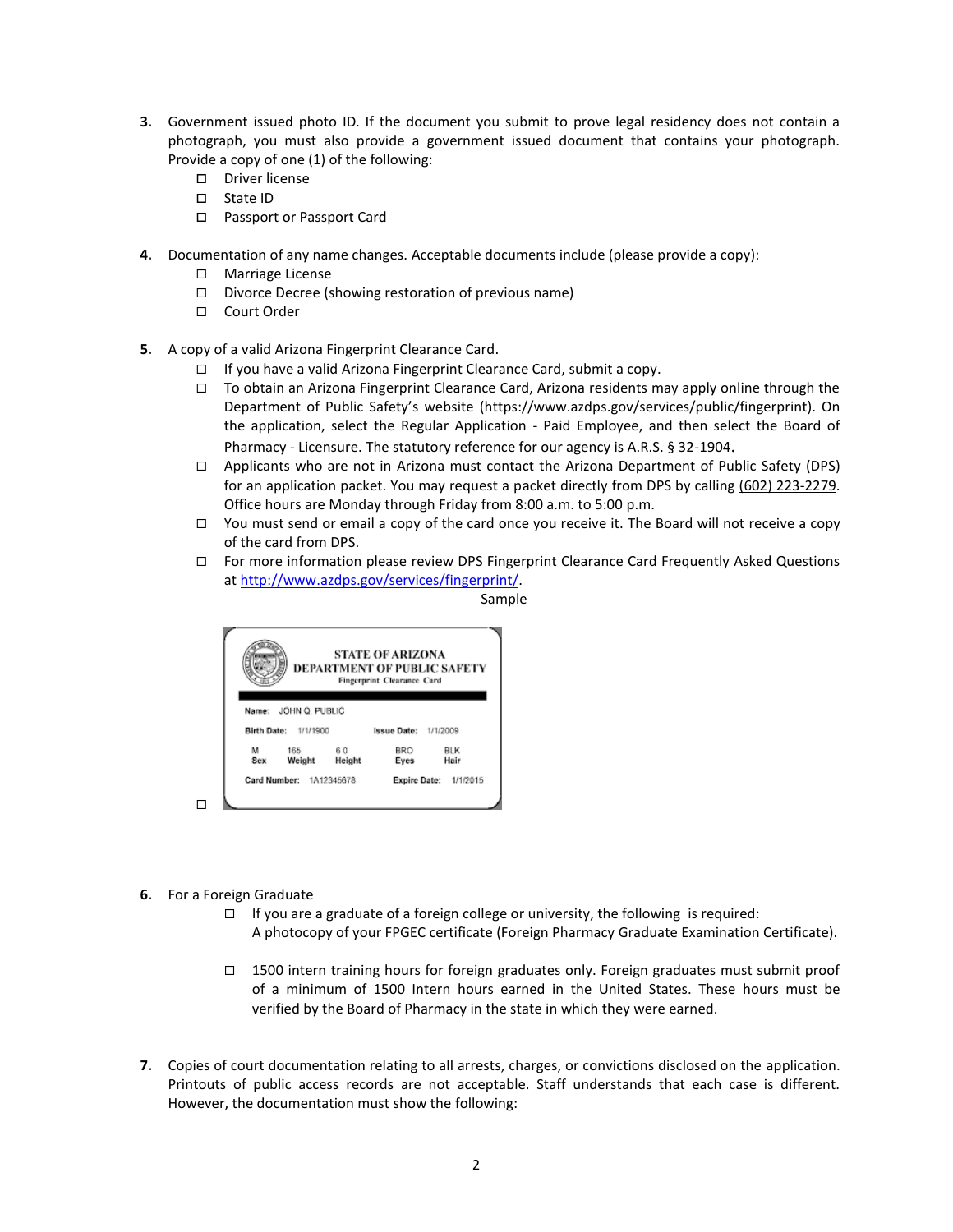- $\Box$  The charges filed against you.
- $\Box$  The charges you were found guilty of or pled guilty/no contest to, if applicable
- $\Box$  What the courts asked you to do, if applicable. Acceptable documents include, but are not limited to:
	- Diversion Agreement
	- Plea Agreement
	- Sentencing Document
- $\Box$  Proof you completed all requirements or the end result of their case. Including, but not limited to:
	- Dismissal
	- Case closure

If records are unavailable, the Board will accept a letter from the appropriate court, on their letterhead, indicating that records are not available.

- **8.** If applicable, copies of documentation relating to any past, current or pending disciplinary action of any professional license. If records are unavailable, the Board will accept a letter from the related agency, on the letterhead, indicating that the records are unavailable.
- **9.** If applicable, copies of documentation relating to the denial of any applications for professional licensure. If records are unavailable, the Board will accept a letter from the related agency, on their letterhead, indicating that records are not available.

Once your application has been processed by the Board, you will receive a checklist indicating your application status. You will not be eligible to test until ALL ITEMS have been received and verified. You can monitor your application online during the process.

## **\*\*\*PLEASE NOTE\*\*\***

- **All applicants will be required to show proof of US citizenship or legal residence with permission to work in accordance with current US Immigration policies at the time of licensure. If you are unsure of your immigration status, please contact the Board or the US Immigration Service prior to completing your application.**
- If you are foreign born and do not have a US passport, social security number, or permission to work in Arizona, please contact the Board before applying for licensure. Application fees **ARE NOT REFUNDABLE**!
- You will receive a check list of the items still required for the application if anything is missing.
- **The law book is available on our website under the resource section of the Board's home page. The** Arizona Pharmacy Alliance also provides an online study course. For more information, please visit their website a[t www.azpharmacy.org.](https://azpharmacy.org/)
- You must also prepay your MPJE test fee on the NABP website. If you do not prepay, you cannot be marked eligible to test, and this will delay your application.
- **You must send all the required documents to the Board within 90 days of your application date.** Applications deemed incomplete at 90 days will be voided, and you will have to begin the process again!
- When all requested documents are received, and the Board determines you are eligible to take the MPJE, we will verify to NABP that you are eligible to test. You will receive an email with your authorization to test from NABP with instructions regarding scheduling your test at a Pearson Vue Testing Center. See NAPLEX/MPJE Registration Bulletin for details. Check both your inbox and your spam files for the email.
- Scores are usually reported to the Board 2-3 business days from the day you test. You may check your scores on the NABP website 48-72 hours following your exam.